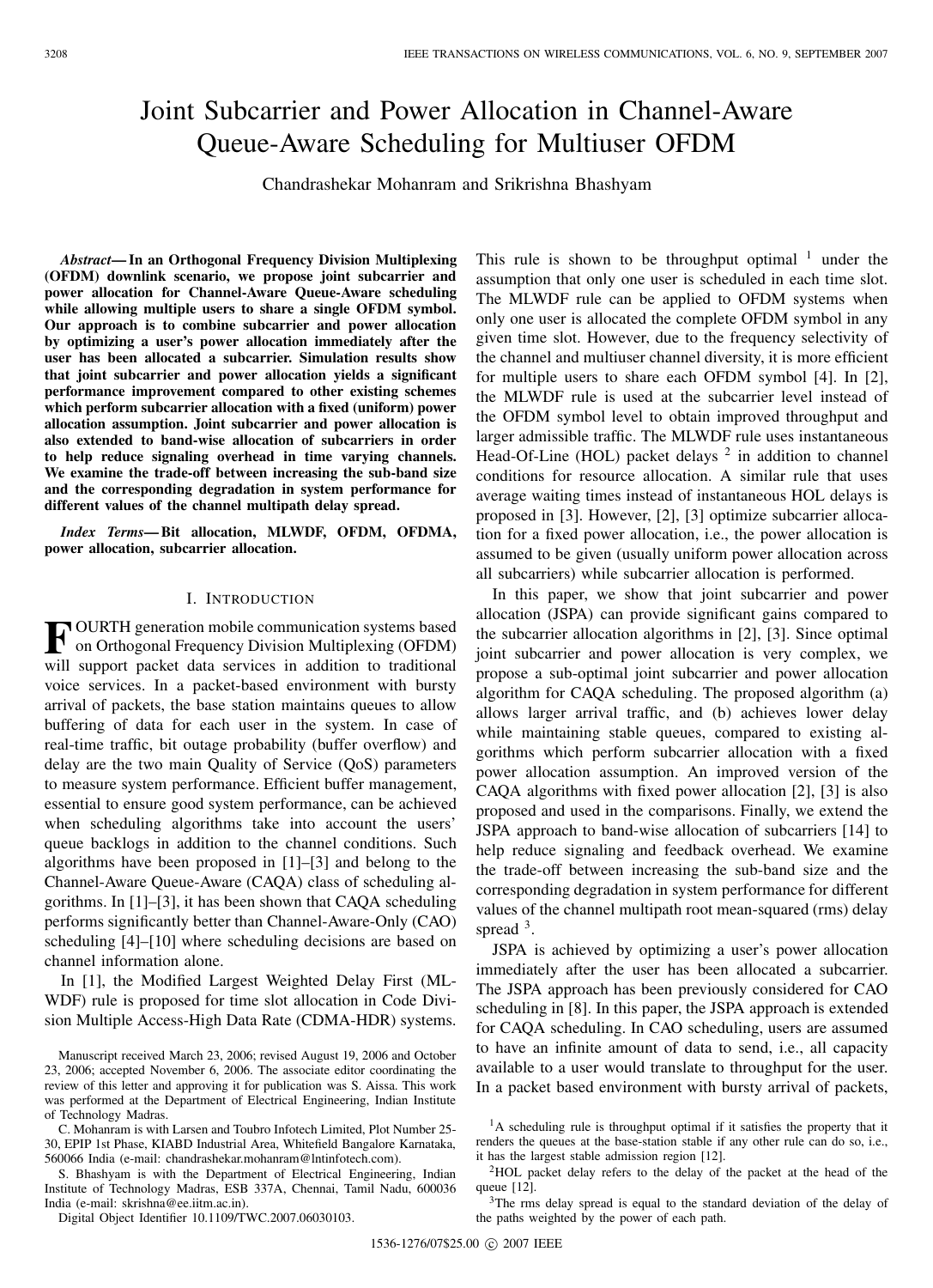this assumption is not true. In this paper, actual throughput achieved by each of the scheduling schemes is compared instead of a comparison of the available capacity. Furthermore, practical constraints on transmission rates are also imposed by restricting the rates to take values from a discrete set using integer bit M-ary Quadrature Amplitude Modulation (MQAM) constellations. Practical power allocation algorithms such as [13] are used instead of ideal water-filling.

In [11], joint power and bandwidth allocation has been studied in a general setting that could be applied to CDMA as well as OFDM systems. However, the results in [11] are only valid for frequency non-selective fading channels in the case of OFDM. Under this assumption, the resource allocation problem is significantly simpler and different. In this paper, the proposed JSPA approach for CAQA scheduling is designed for frequency selective channels.

## II. SYSTEM MODEL AND PROBLEM STATEMENT

We assume that the base station has knowledge of the channels of all users in the system. Since channel conditions vary over a period of time, this channel state information (CSI) is updated periodically with the help of feedback channels. In this paper, we assume that the channel is constant over an entire slot (i.e., an OFDM symbol duration).

We consider a system with  $M$  users,  $K$  subcarriers and total bandwidth  $B$ . Each of the  $M$  users has a queue which is implemented as a finite length first-in first-out (FIFO) buffer. The packet arrival for user  $m$  is modeled as a Bernoulli process with mean arrival rate  $\lambda_m$  (bits/time slot) i.e. a fixed size packet is admitted into user m's queue with probability p*<sup>m</sup>* at the beginning of each time slot. Let  $q_{m,0}(n)$  be the number of bits in a packet admitted into user  $m$ 's queue during time slot n. Since finite length queues are used, a packet in the queue will be dropped if it is not scheduled for transmission within a finite duration. If  $D$  is the buffer length (in packets), then the queue cannot hold any untransmitted bits from a packet arrival D time slots earlier than the current time slot. Let  $q_{m,d}(n)$  be the number of untransmitted bits in user  $m$ 's queue from a packet arrival in time slot  $(n - d)$ . The number of bits in user *m*'s queue is given by  $Q_m(n) = \sum_{d=0}^{D-1} q_{m,d}(n)$ . The HOL packet delay of user  $m$  during the time slot  $n$  is

$$
W_m(n) = \begin{cases} \arg \max_{1 \le W \le D} \{q_{m,W-1}(n) > 0\} & \text{if } Q_m(n) > 0 \\ 0 & \text{if } Q_m(n) = 0 \end{cases}.
$$
\n(1)

In practice, packets are not expected to be served in the same time slot as they arrive. Therefore, the packet delay is set to 1 as soon as a packet arrives. Let  $R_m(n)$  be the maximum number of bits that user  $m$  can transmit during time slot  $n$ . For simplicity, in the remainder of this paper,  $R_m(n)$  is just referred to as the rate for user m during time slot *n*. The resultant throughput for user  $m$  during time slot *n* is  $\min(Q_m(n), R_m(n))$ . Therefore, we have  $Q_m(n+1)$  =  $Q_m(n) - \min(Q_m(n), R_m(n)) + q_{m,0}(n + 1)$ . In this paper, we maximize the long term system throughput by adaptively allocating subcarriers and power to users under a total power

constraint and a bit error rate (BER) constraint i.e.,

$$
\max_{\mathcal{K}_m, P_{m,k}} \sum_{m=1}^M \eta_m,\tag{2}
$$

subject to: 
$$
\bigcup_{m=1}^{M} \mathcal{K}_m \subseteq \mathcal{K},
$$
 (3)

where 
$$
\mathcal{K}_1, \mathcal{K}_2, \mathcal{K}_3, \cdots, \mathcal{K}_M
$$
 are all disjoint, (4)

$$
\sum_{m=1}^{M} \sum_{k \in \mathcal{K}_m} P_{m,k} \le P_{total},\tag{5}
$$

$$
\text{BER}_m \le P e_m \forall m \in \mathcal{M},\tag{6}
$$

where  $\eta_m$  (bits/time slot) is the average long term throughput for user  $m$  defined as,

$$
\eta_m = \lim_{t \to \infty} \frac{1}{t} \sum_{n=1}^t \min(R_m(n), Q_m(n)) \,\forall \, m \in \mathcal{M}.
$$
 (7)

K is the subcarrier index set  $\{1, 2, ..., K\}$ ,  $\mathcal{K}_m$  is the set of subcarriers assigned to user  $m$ ,  $M$  is the user index set  $\{1, 2, \ldots, M\}, P_{m,k}$  is the power allocated to the user m on subcarrier k,  $P_{total}$  is the total power constraint,  $BER_m$  is the bit error rate for user m and  $Pe<sub>m</sub>$  is the bit error rate constraint for user  $m$ . A delay constraint is imposed by the finite buffer size for each queue. For the sake of simplicity, a subcarrier is allocated to only one user at any instant [4].

### III. JSPA FOR CAQA SCHEDULING

The MLWDF rule is proposed in [1], [12] for use in time slot allocation in CDMA-HDR systems. It has been proved in [1] that the MLWDF rule is throughput optimal in terms of slot allocation. In [1], the base station scheduler allocates the entire transmission bandwidth and power to a single user i.e., all spreading codes and all the available power are assigned to a single user during a time slot. This algorithm can be applied to OFDM systems under the constraint that only one user is allocated all the subcarriers and power in each time slot.

Let  $\gamma_{m,k}(n)$  be the channel gain to noise power ratio for user m on subcarrier k,  $\mathbf{X}_m(n)$  be a set whose elements are the channel gain to noise power ratios of all subcarriers for user *m*, i.e.,  $\mathbf{X}_m(n) = {\gamma_{m,1}(n), \gamma_{m,2}(n), \cdots, \gamma_{m,K}(n)}.$  $A_m(n) = f(\mathbf{X}_m(n), P_{total}, P_{em})$  is the achievable rate for user  $m$  during time slot  $n$  if all bandwidth and power were to be allocated to this user. The function  $f(.)$  denotes the algorithm in [13] and maximizes the user's achievable rate based on: (i) the channel gain to noise power ratio on the allocated subcarriers, (ii) the total available power for the user, and (iii) the BER constraint for the user. Furthermore, the rate on each subcarrier is constrained to take on values only from a discrete rate set using integer bit constellations such as MQAM.  $\bar{A}_m = \lim_{t \to \infty} \frac{1}{t} \sum_{n=1}^t A_m(n) \forall m \in \mathcal{M}$  is the mean achievable rate for user  $m$  during a time slot assuming full bandwidth and power allocation.

The MLWDF rule chooses the user  $i$  with the largest MLWDF parameter from amongst all users during a time slot i.e.,

$$
i = \arg\max_{m} \frac{A_m(n)W_m(n)}{\bar{A}_m} \,\forall \, m \in \mathcal{M} \tag{8}
$$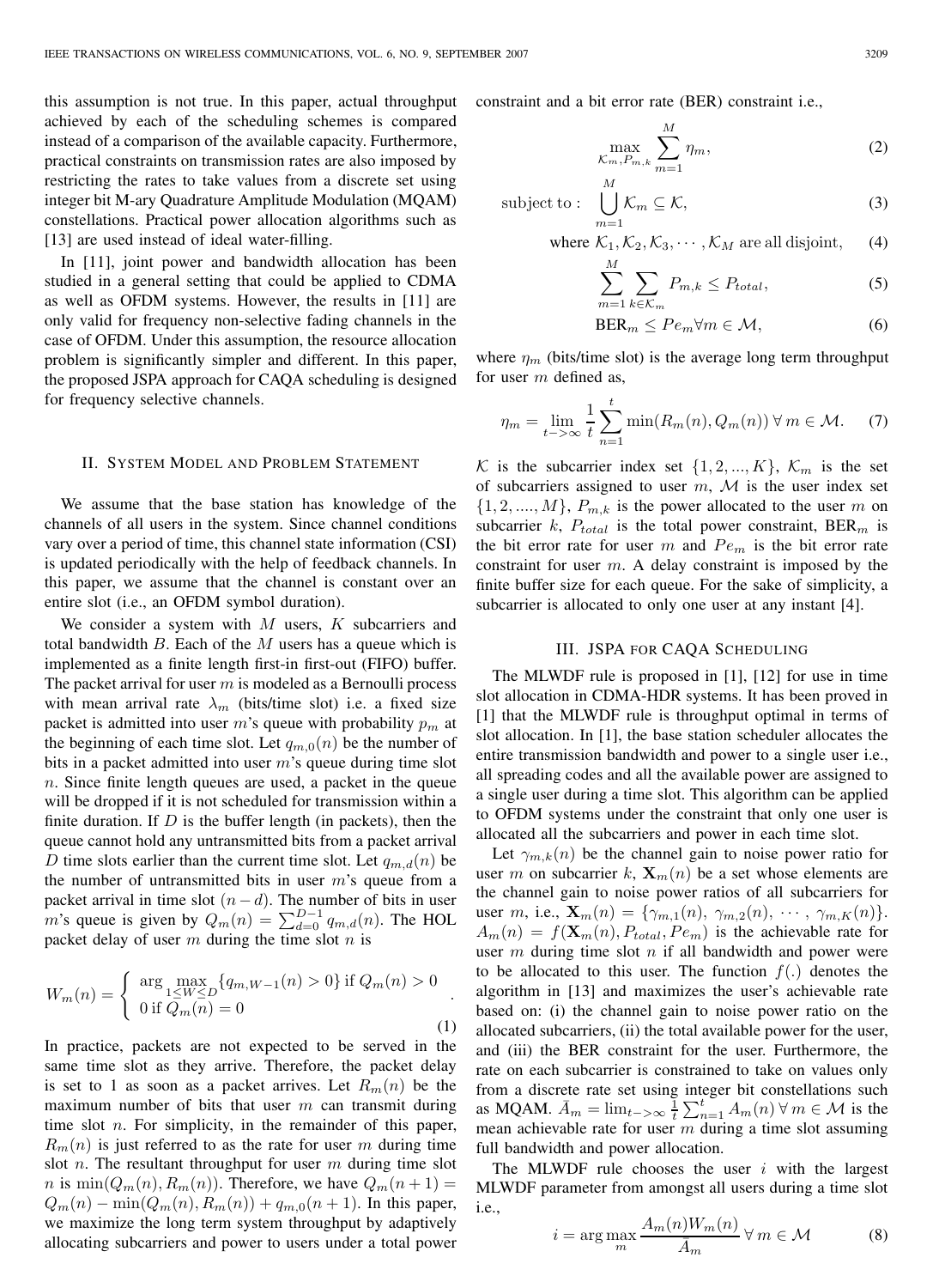Therefore,  $R_i(n) = A_i(n)$  and  $R_i(n) = 0 \forall j \neq i$ . However, scheduling a single user for transmission during a time slot can lead to under utilization of the available bandwidth and power [4], [11]. If user i is scheduled during time slot n, it is quite possible that  $R_i(n) > Q_i(n)$ , leading to a wastage in resources. If more than one user is allowed to transmit during a time slot, this wastage of resources can be minimized. In [2], this is accomplished by applying the MLWDF rule to allocate one subcarrier at a time during a time slot. Uniform power allocation is assumed in order to calculate the achievable rates. In [3], a similar subcarrier allocation algorithm using mean waiting time instead of HOL delay is proposed. Simulation results in [2] show that using instantaneous HOL delay is better than using mean waiting time [3].

In [2], [3], the HOL delay or the average waiting time are updated once a slot. However, these updated delays could be estimated after each subcarrier is allocated. In the CAQA scheduling scheme with fixed power allocation (FPA) considered in this paper, a user's queue is estimated immediately after a subcarrier is allocated to a user. This estimated queue information is used in the allocation of the remaining subcarriers. Therefore, the CAQA scheduling scheme with FPA used in this paper is superior to the scheduling schemes outlined in [2], [3].

#### *A. Proposed Algorithm*

In the proposed JSPA approach, the power allocation of a user is optimized every time a subcarrier is allocated to that user. This updated power allocation is used for the allocation of the remaining subcarriers and can, therefore, provide significant performance gain. CAQA scheduling with JSPA during time slot *n* is as given below.  $N_m(n)$  is the number of subcarriers allocated to user  $m$  during time slot  $n, A_{m,k}(n) = f(\gamma_{m,k}(n), \frac{P_{total}}{K}, Pe_m)$  is the achievable rate for user m on subcarrier k with available power  $\frac{P_{total}}{K}$ ,  $\bar{A}_{m,k} = \lim_{t \to \infty} \frac{1}{t} \sum_{n=1}^{t} A_{m,k}(n)$  is the mean achievable rate for user m on subcarrier k with available power  $\frac{P_{total}}{K}$ during a time slot.

- 1) Initialize:  $\forall m \in \mathcal{M}, \mathbf{X}_m(n) = \{\}\$ ,  $N_m(n) = 0$ ,  $R_m(n) = 0$ ,  $W'_m(n) = W_m(n)$   $\forall m \in \mathcal{M}$
- 2) Allocate one subcarrier at a time: For each subcarrier  $k = 1$  to  $K$ 
	- a) Allocate the subcarrier to a user: select user  $j$  such that,

$$
j = \arg \max_{m} \left[ \frac{A_{m,k}(n)W_m'(n)}{A_{m,k}} \right] \forall m \in \mathcal{M}
$$

b) 
$$
\mathbf{X}_j(n) = \mathbf{X}_j(n) \cup \gamma_{j,k}(n), N_j(n) = N_j(n) + 1
$$

- c) Optimize power allocation for the user:  $R_i(n)$  =  $f\left(\mathbf{X}_j(n), \frac{P_{total}}{K}N_j(n), Pe_j\right)$
- d) Estimate  $W_i'(n)$  as follows:

$$
W'_{j}(n) = \arg \max_{1 \le W \le D} \{ R_{j}(n) - \sum_{d=W-1}^{D-1} q_{j,d}(n) < 0 \} \tag{9}
$$

if 
$$
R_j(n) < Q_j(n)
$$
, and  $W'_j(n) = 0$  if  $R_j(n) \geq Q_j(n)$ .

In step  $2(a)$ , note that the estimate of the HOL packet delay of each of the users is used for the purpose of allocating a subcarrier to a user. JSPA is achieved in step 2(c) of the algorithm by optimizing power allocation across all subcarriers currently allocated to the user during this time slot. This maximizes the user's rate thereby making best possible use of the allocated bandwidth and power. Step 2(d) is used to determine the new HOL delay after the rate allocated in step  $2(c)$  is used. If during step  $2(c)$ , it so happens that  $R_i(n) \geq Q_i(n)$ , then step 2(d) ensures that user j will no longer be in contention for subcarrier and power allocation. Therefore, a user will not be allocated more bandwidth and power than is needed to transmit all bits in the queue.

#### *B. Complexity of JSPA*

The complexity of subcarrier allocation is identical for both CAQA scheduling with FPA and CAQA scheduling with JSPA. However, unlike the FPA algorithm, the proposed JSPA requires power and bit allocation to be optimized after each subcarrier is allocated. The power and bit allocation is performed in step 2(c) using the algorithm in [13], which uses the bisection method with rate-SNR (Symbol energy to Noise power Ratio) look-up tables to compute the optimal power and bit allocation. The complexity of the algorithm in [13] is proportional to the product of the number of subcarriers over which the optimization needs to be performed and the number of iterations required for convergence. The additional complexity of the JSPA algorithm is not significant compared to the complexity of the CAQA algorithm with FPA because: (a) the number of subcarriers over which the optimization has to be performed in lower for the intermediate optimization stages, (b) when each additional subcarrier is allocated to a user, fewer iterations are required for convergence [13] since a good initialization point is already available from the previous rate maximization result for the user, and (c) subcarrier allocation, whose complexity is similar for both FPA and JSPA algorithms, is still the more complex part of the overall algorithm.

#### *C. Band-Wise Allocation of Subcarriers*

CAQA scheduling with JSPA can be extended to bandwise allocation of subcarriers [14] to help reduce the signaling overhead. On the uplink, the overhead includes feedback of the CSI of subcarriers for each user in the system. On the downlink, the updated subcarrier allocation and modulation information needs to be signalled to each user every time the allocation changes. A user's channel on adjacent subcarriers is correlated: the correlation is dependent on the user's multipath delay spread. Therefore, it is possible to reduce signaling overhead for both uplink and downlink by grouping adjacent subcarriers into sub-bands and limiting the sub-band CSI feedback to the CSI of the worst subcarrier in a sub-band (in order to meet the BER constraint). All subcarriers in a subband will be allocated equal power and the same modulation scheme.

## IV. SIMULATION RESULTS

Results are shown for a  $K = 128$  subcarrier multiuser OFDM system with  $M = 12$  users and bandwidth  $B = 1$ MHz. Each user is assumed to have a 6-tap sample-spaced multipath channel with independent Rayleigh fading taps. The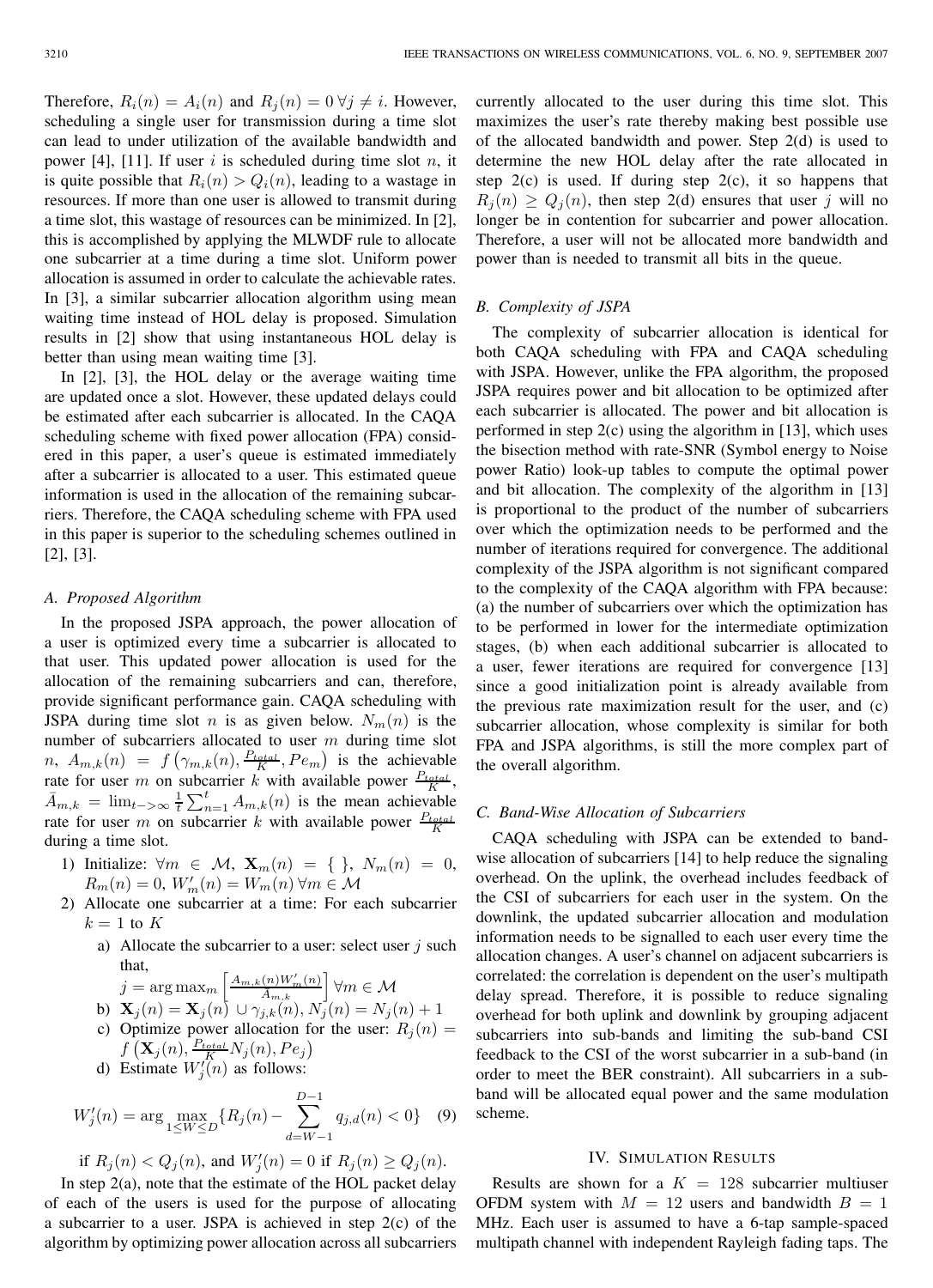

Fig. 1. Outage vs arrival rate: Case 1,  $P_{total} = 8$  dBW.

tap energies are assumed to decay exponentially as in [8], i.e.,  $E[|h_{l,m}|^2] = g_m e^{-(l-1)}$  for  $l = 1, 2, ..., 6, m \in \mathcal{M}$  where  $h_{l,m}$  is the time domain tap l for user m and  $g_m$  is the tap energy of the first tap for user m. The BER constraint is  $Pe_m = 10^{-5}$  ∀m ∈ M. Instantaneous SNR for user m on subcarrier k is defined as SNR=  $P_{m,k}(n)\gamma_{m,k}(n)$ . The SNR thresholds for a BER of  $10^{-5}$  for BPSK, QPSK, 8-QAM, 16-QAM, 32-QAM and 64-QAM are 9.25dB, 12.51dB, 16.12dB, 19.32dB, 22.47dB and 26.03dB respectively.

The source arrival for each user is an independent Bernoulli random process with the incoming packet size fixed at 128 bytes. The queue for each user is a FIFO buffer designed to hold packets for a maximum of 100 time slots. If a packet is not scheduled for transmission within 100 time slots, the packet is dropped from the queue. In simulations, we have assumed that all users' queues are stable if the bit outage probability is less than 0.5 percent for each user i.e.,  $\eta_m \geq$  $0.995\lambda_m$   $\forall m \in \mathcal{M}$ . Each simulation is performed for at least 10000 time slots. We compare CAQA scheduling with JSPA (CAQA+JSPA) with: (1) CAO scheduling with JSPA (CAO+JSPA) - Equivalent to [8] with an integer bit constraint, (2) MLWDF rule [1] - An OFDM/TDMA scheme, and (3) CAQA scheduling with FPA (CAQA+FPA) - Improved version of [2] (See Section III).

# *A.* **Case 1** *Homogeneous Rate Users With Different Channel Conditions*

In this case, the average rate of arrival of bits is equal for all users i.e.,  $\lambda_m = \lambda_j \forall m, j \in \mathcal{M}$ . However, the average channel conditions for each user in the system is different i.e.,  $g_m = (1 - m)$  dB for  $m = 1, 2, ..., M$ . Noise Power Spectral Density (PSD) is set at -100 dBW/Hz.

Fig. 1 shows the maximum outage among all users for different overall arrival rates for  $P_{total} = 8$  dBW. Clearly, the proposed algorithm is able to maintain the queues stable for a larger traffic load. The average long-term throughput is the same as the arrival rate as long as the outage is zero. Outage occurs once the arrival rate increases beyond a maximum arrival rate. Using a stability criterion of less than 0.5% outage



Fig. 2. Maximum arrival rate vs power: Case 1.



Fig. 3. Delay distribution tails for the best and worst users for each algorithm: Case 1.

for each user, this maximum arrival rate can be determined for a given P*total* from Fig. 1. Fig. 2 shows the largest arrival rate with stable queues for different values of P*total* for all the scheduling schemes. CAQA scheduling with JSPA achieves a gain of about 2 dB and 1 dB over MLWDF and CAQA scheduling with FPA respectively. Fig. 3 shows the delay distribution tails plotted as a function of the number of time slots for the best and the worst users when the total available power P*total* is 8 dBW and overall arrival rate is 3 Mbps. A delay violation probability of  $10^{-1}$  corresponds to a 10 time slot delay for CAQA scheduling and around a 35 time slot delay for CAO scheduling. From Fig. 3, it is evident that CAQA scheduling with JSPA provides a lower delay violation probability compared to CAQA scheduling with FPA and MLWDF.

Fig. 4 shows the largest arrival rate with stable queues for band-wise allocation of subcarriers with different sub-band sizes for CAQA scheduling with JSPA. This is plotted for different values of the rms multipath delay spread.  $L$  is the number of subcarriers per sub-band and the total available power  $P_{total} = 6$  dBW. When the rms multipath delay spread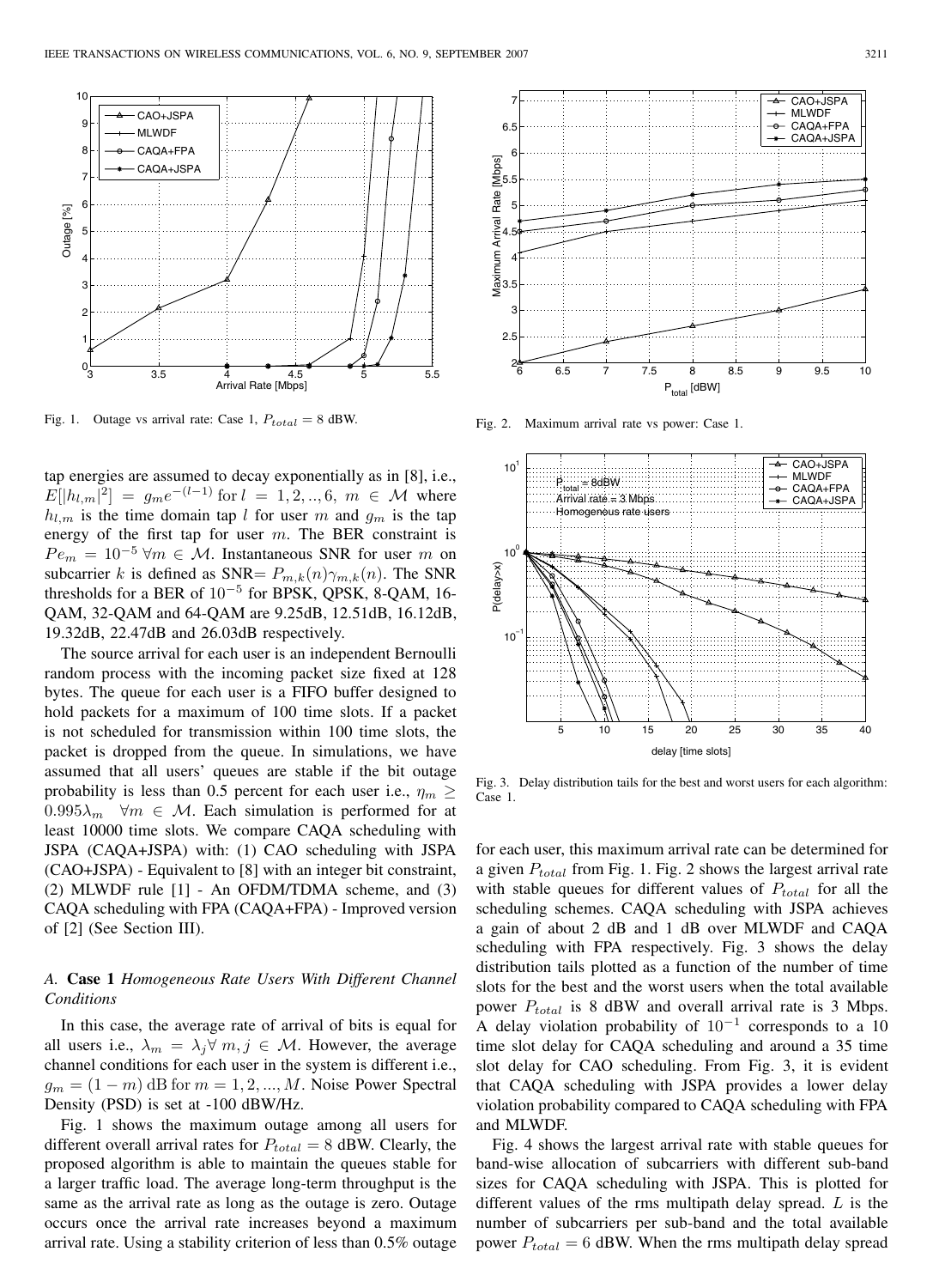

Fig. 4. Arrival vs. RMS delay spread: Band-wise allocation.



Fig. 5. Maximum arrival rate vs power: Case 2.

is set at  $0.9\mu$ sec, a signaling overhead reduction by a factor  $L = 2$  or  $L = 4$  can be achieved with hardly any performance degradation. This is because, the coherent bandwidth is large and the sub-band CSI provides a fairly accurate estimate of the CSI of subcarriers in the sub-band. However, with increasing delay spread, the CSI of sub-bands provide increasingly pessimistic estimates of the CSI of subcarriers in a particular subband. As a result, power and bandwidth allocation efficiency falls with increasing sub-band size. When the rms delay spread is 3.6 $\mu$ sec, even a sub-band size as small as  $L = 4$  results in a 10 percent degradation relative to  $L = 1$ .

# *B.* **Case 2** *Heterogeneous Rate Users With Similar Channel Conditions*

In this case, the average channels conditions are the same for each user in the system  $g_m = g_j \forall m, j \in \mathcal{M}$ . However, the average rate of arrival of bits is different for each of the users.  $\lambda_m = \lambda_1(1 + 0.25(m - 1))$  for  $m = 1$  to 6, and  $\lambda_m =$  $\lambda_1(1 + 0.25(m))$  for  $m = 7$  to 12.

In Fig. 5, the total available power P*total* is varied and the largest arrival rate with stable queues is plotted for the



Fig. 6. Delay distribution tails for the best and worst users for each algorithm: Case 2.

scheduling schemes. Noise PSD is set at -90 dBW/Hz. CAQA scheduling with JSPA achieves an approximate gain of 2 dB and 1 dB over MLWDF and CAQA scheduling with FPA respectively. Fig. 6 shows the delay distribution tails plotted as a function of the number of time slots for the best and the worst users when the total available power P*total* is 10 dBW and overall arrival rate is 3 Mbps. As in the case with homogeneous rate users, it is evident that CAQA scheduling with JSPA provides for a lower delay violation probability compared to CAQA scheduling with FPA and MLWDF.

# V. CONCLUSIONS

In this paper, a sub-optimal joint subcarrier and power allocation algorithm for Channel-Aware Queue-Aware scheduling on a multiuser OFDM downlink is proposed. Our approach is to optimize a user's power allocation immediately after each subcarrier is allocated to the user. Through simulations, performance gains of 1-2dB over existing methods have been shown. The proposed approach was also extended to bandwise allocation of subcarriers in order to reduce the signaling overhead while still achieving good system performance.

#### **REFERENCES**

- [1] M. Andrews, K. Kumaran, K. Ramanan, A. Stolyar, R. Vijayakumar, and P. Whiting, "CDMA data QoS scheduling on the forward link with variable channel conditions," *Bell Labs Technical Memorandum*, 2000.
- [2] P. Parag, S. Bhashyam, and R. Aravind, "A subcarrier allocation algorithm for OFDMA using buffer and channel state information," in *Proc. 62nd IEEE Veh. Technol. Conf.*, Sep. 2005, vol. 1, pp. 622–625.
- [3] G. Song, Y. Li, L. J. Cimini, and H. Zheng, "Joint channel-aware and queue-aware data scheduling in multiple shared wireless channels," in *Proc. IEEE WCNC,* Mar. 2004, vol. 3, pp. 1939–1944.
- [4] C. Y. Wong, R. S. Cheng, K. B. Letaief, and R. D. Murch, "Multiuser OFDM with adaptive subcarrier, bit, and power allocation," *IEEE J. Select. Areas Commun.*, vol. 17, no. 10, pp. 1747–1758, Oct. 1999.
- [5] J. Jang and K. B. Lee, "Transmit power adaptation for multiuser OFDM systems," *IEEE J. Select. Areas Commun.*, vol. 21, no. 2, pp. 171–178, Feb. 2003.
- [6] W. Rhee and J. M. Cioffi, "Increase in capacity of multiuser OFDM system using dynamic subchannel allocation," in *Proc. 51st IEEE Veh. Technol. Conf.*, May 2000, vol. 2, pp. 1085–1089.
- [7] Z. Shen, J. G. Andrews, and B. L. Evans, "Adaptive resource allocation in multiuser OFDM systems with proportional fairness," *IEEE Trans. Wireless Commun.*, vol. 4, no. 6, pp. 2726–2737, Nov. 2005.